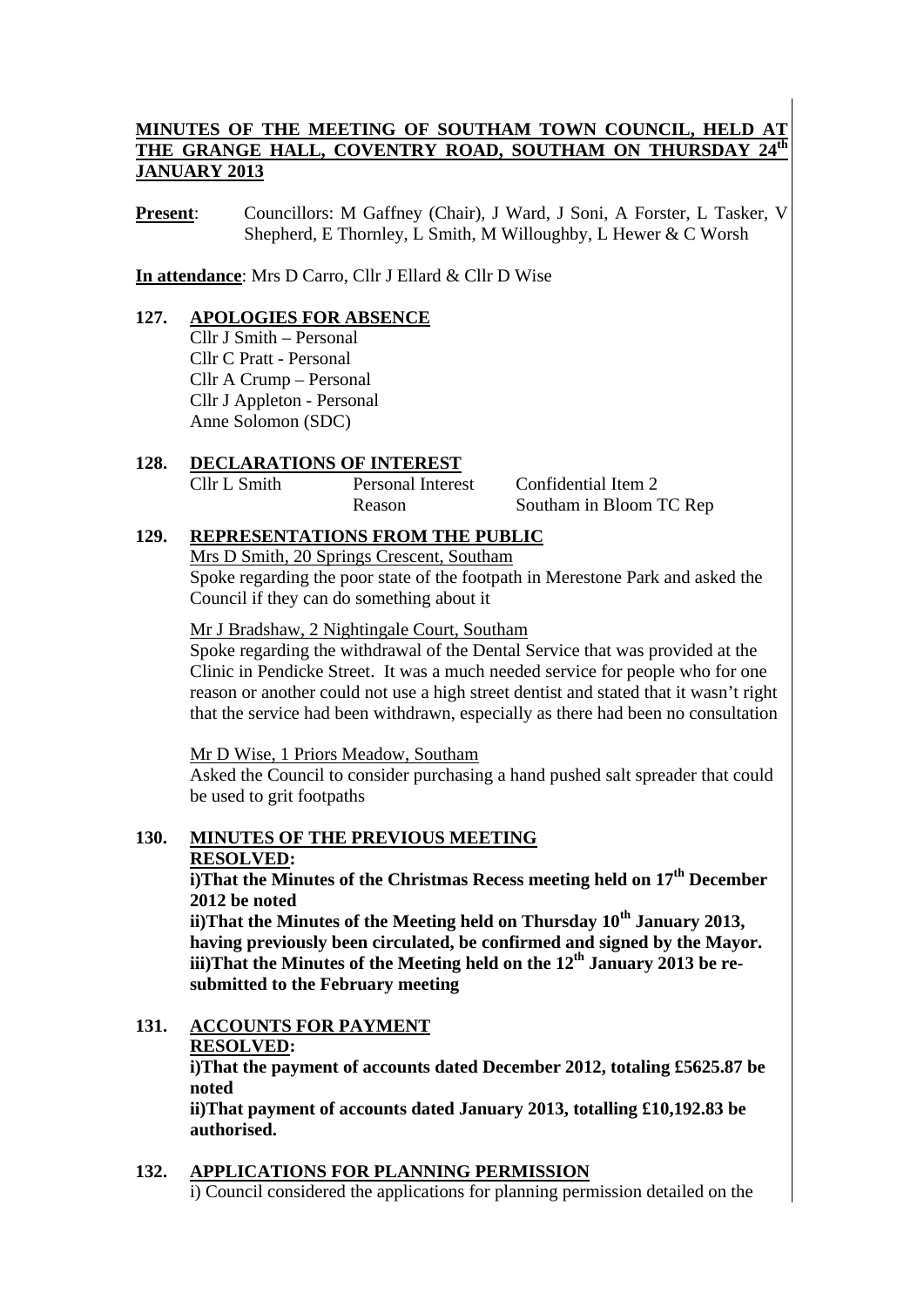schedule dated January 2013 upon which the Town Council had been consulted by Stratford District Council. ii) Planning Application decisions dated January 2013 **Noted**  iii)Planning Committee Meeting Dates **Noted** 

### **133. TOWN CLERK'S REPORT**

### **133.1 PUBLIC REPRESENTATIONS**

### Mrs D Smith

Was advised that the Town Council were aware of the poor state of the footpath in Merestone Park and that a meeting had been arranged with the surveyor at WCC in order to seek advice on the best course of action

### Mr J Bradshaw

Was advised that the Town Council were aware of the situation and that it had been discussed at the November Council meeting The Council have been advised that the service had been withdrawn because it was no longer viable **RESOLVED:**

**To write to the Health Authority expressing the concerns of Mr Bradshaw, stating that the Council are disappointed that residents were not consulted and if the decision cannot be reversed would like reassurance that those affected by the withdrawal of this service are being given assistance to find an alternative**

### Mr D Wise

**RESOLVED:** 

**To re-advertise the Snow Warden Scheme, as the Council cannot consider purchasing a hand pushed grit spreader unless there are volunteers who are willing to go out and grit the paths in the town** 

### **133.2 41 WARWICK ROAD - TREES**

Members considered the correspondence from 41 Warwick Road. **RESOLVED:**

**To respond to the resident advising that the Council has no objection to the recommended works being carried out but can accept no liability** 

### **133.3 HS2 – PROPERTY CONSULTATION AND SAFEGUARDING CONSULTATION RESOLVED: To respond to the consultation as follows: HS2 – PROPERTY COMPENSATION AND SAFEGUARDING RESIDENTS**

- The issue of Property Compensation and Safeguarding Consultations has not yet, by any standards been resolved.
- Compensation offers that have been circulated to Landowners/Homeowners affected by HS2 have been discarded as offensive and in no way meet the true costs.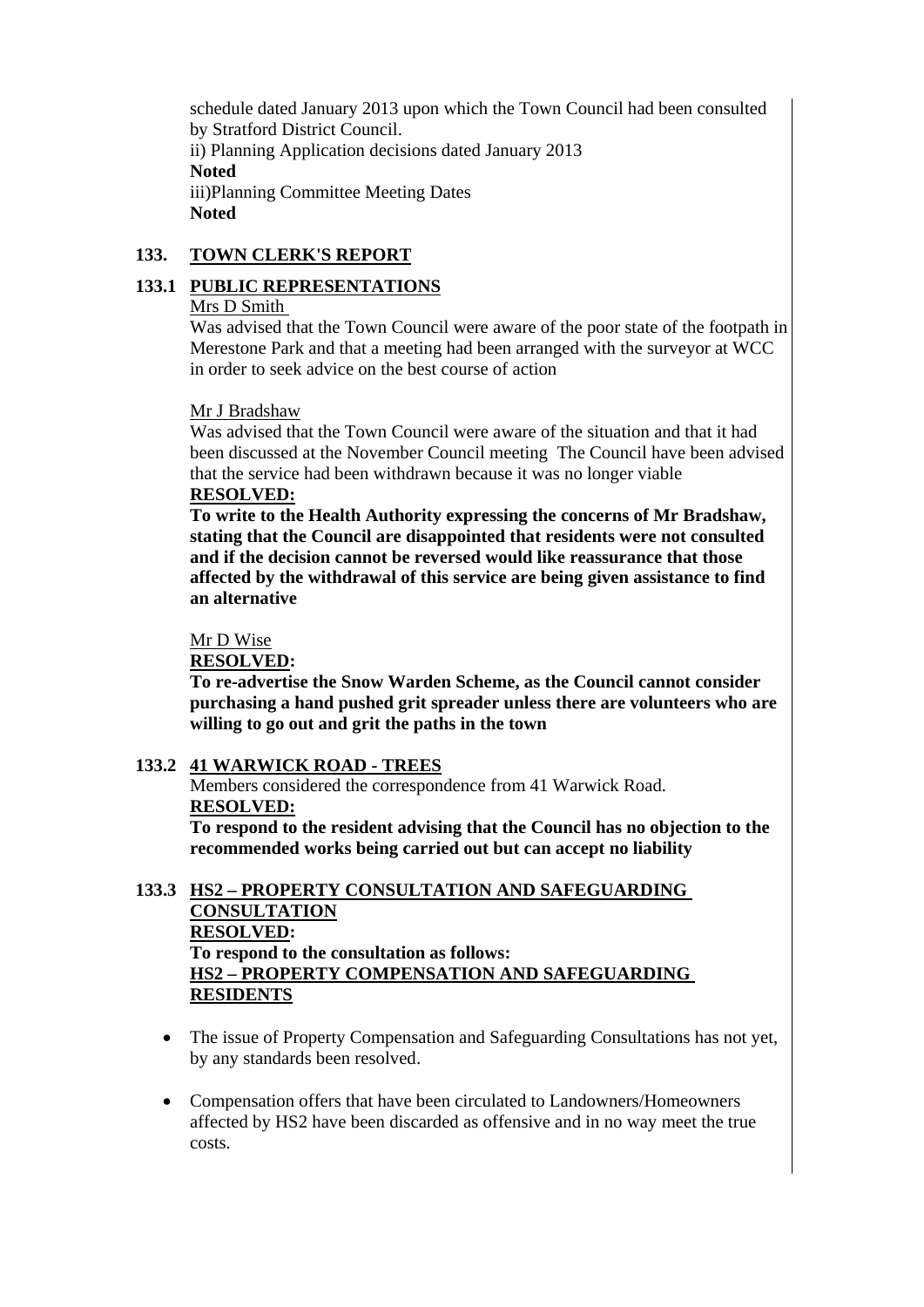- There is a substantial risk that if mitigation issues are not adequately addressed there could widespread opposition to HS2, for perhaps, the next fifteen years.
- Changes that had been made to the design of the route through Warwickshire had not resulted in any change or improved compensation.
- There is an urgent need for a genuine dialogue with local Communities/Landowners/Homeowners regarding the mitigation proposals that have been submitted.
- There is also need for the financial resources necessary to support essential mitigation; these should not be constrained by a fixed budget, as appears to be the case at the moment.

### **Safeguarding Residents**

- HS2 has been very unprofessional in its dealings with local communities in safeguarding its residents from noise, vibration, construction and pollution.
- Residents' quality of life during the construction phase and the running of the Railway will be making a bad situation worse.
- There has been a noted absence of reliable quantitative information on noise levels from HS2 Ltd and the failure to produce contour maps as promised.
- HS2 have admitted that Warwickshire posed particular problems in view of its tranquillity, flood plains and small communities and that these problems should have been solved earlier in the design process.

# **133.4 TESCO S106 EXPENDITURE**

Members considered two pieces of correspondence. The first was from Paul Lankester (SDC) in response to the Town Council asking whether SDC would be reimbursing the Tesco S106 funds in relation to the expenditure on the Seth Bond Memorial and the second from Nancy Singleton (SDC) regarding the Town Council requesting a report that shows to date what Tesco S106 money has been spent, what on and how much is left.

**To be discussed under confidential** 

### 133.5 LIVING HISTORY WEEKEND (Battle of Southam):  $17<sup>TH</sup>$  &  $18<sup>TH</sup>$  AUGUST **2013 – SOUTAHM LIVING HISTORY TEAM (Southam First)**

Members considered the correspondence that gave more details about the event and costings. The Town Clerk advised that she would be meeting with Cllr Shepherd to discuss the event in more detail and the concerns regarding the use of the Park Lane Recreation Ground

**133.6 NOMINATIONS FOR ATTENDANCE AT A ROYAL GARDEN PARTY ON THURSDAY 30TH MAY 2013 RESOLVED: That the Town Mayor Cllr M Gaffney MBE TD be nominated** 

# **133.7 MEETINGS/TRAINING/EVENTS**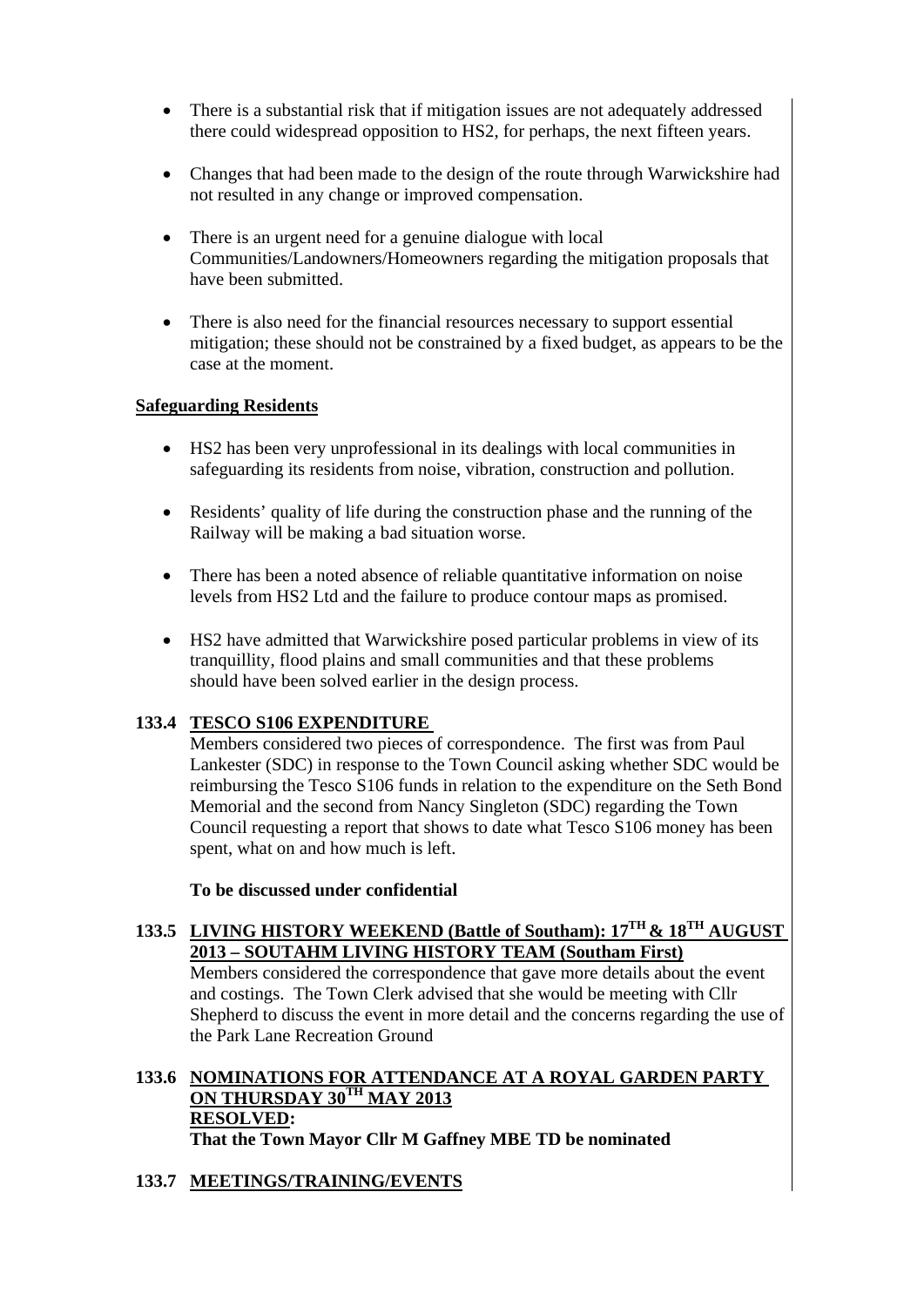• Saturday  $16^{th}$  February 2013 – Mayor's Charity Concert, 7.30pm at The Grange Hall, Southam, Tickets £10.00

| 133.8 | <b>COUNCIL MEETING DATES</b>                                          | <b>ENV MEETING DATES</b>                |
|-------|-----------------------------------------------------------------------|-----------------------------------------|
|       | Thursday 28 <sup>th</sup> February 2013                               | Thursday 14 <sup>th</sup> February 2013 |
|       | Thursday 28 <sup>th</sup> March 2013                                  | Thursday 14 <sup>th</sup> March 2013    |
|       | Thursday 25 <sup>th</sup> April 2013                                  | Thursday 11 <sup>th</sup> April 2013    |
|       | Thursday 9 <sup>th</sup> May 2013 (Annual Town Meeting & Mayormaking) |                                         |
|       | Thursday $23^{\text{rd}}$ May 2013                                    |                                         |
|       | Thursday $27th$ June 2013                                             | Thursday 13 <sup>th</sup> June 2013     |
|       | Thursday $25^{th}$ July 2013                                          | Thursday $11^{th}$ July 2013            |
|       | <b>August Recess</b>                                                  |                                         |
|       | Thursday 26 <sup>th</sup> September 2013                              | Thursday $12^{th}$ September 2013       |
|       | Thursday 24 <sup>th</sup> October 2013                                | Thursday 10 <sup>th</sup> October 2013  |
|       | Thursday 28 <sup>th</sup> November 2013                               | Thursday 14 <sup>th</sup> November 2013 |
|       | <b>December Recess</b>                                                |                                         |

**Noted** 

#### **134. CORRESPONDENCE**

- **134.1 SOUTHAM COMMUNITY CHURCH THE COMMERCIALISATION OF CHRISTMAS IN SOUTHAM Noted**
- **134.2 THE FRIENDSHIP GROUP TRAVEL GRANT THANK YOU Noted**
- **134.3 SOUTHAM CHURCH AND COMMUNITY PROJECT LTD SUMMER BUZZ GRANT Noted**
- **134.4 LOCALITIES AND COMMUNITY SAFETY UPDATE WCC Noted**
- **134.5 PAM THOMAS THANK YOU FOR THE FLOODING ADVICE Noted**
- **134.6 DARBY AND JOAN CLUB TRAVEL GRANT THANK YOU Noted**
- **134.7 SOUTHAM CIVIC IDEAS FORUM DECEMBER MINUTES Noted**
- **135. REPORT (DRAFT) ON A GRANGE HALL STEWARDS MEETING ON 7TH NOVEMBER 2012**
- **135.1 APOLOGIES FOR ABSENCE None**
- **135.2 MINUTES OF PREVIOUS MEETING RESOLVED: that the minutes of the meeting held on 11th July 2012, having been previously circulated, be confirmed as a true record of proceedings**
- **135.3 MATTERS ARISING FROM THE MINUTES MAINTENANCE SERVICE**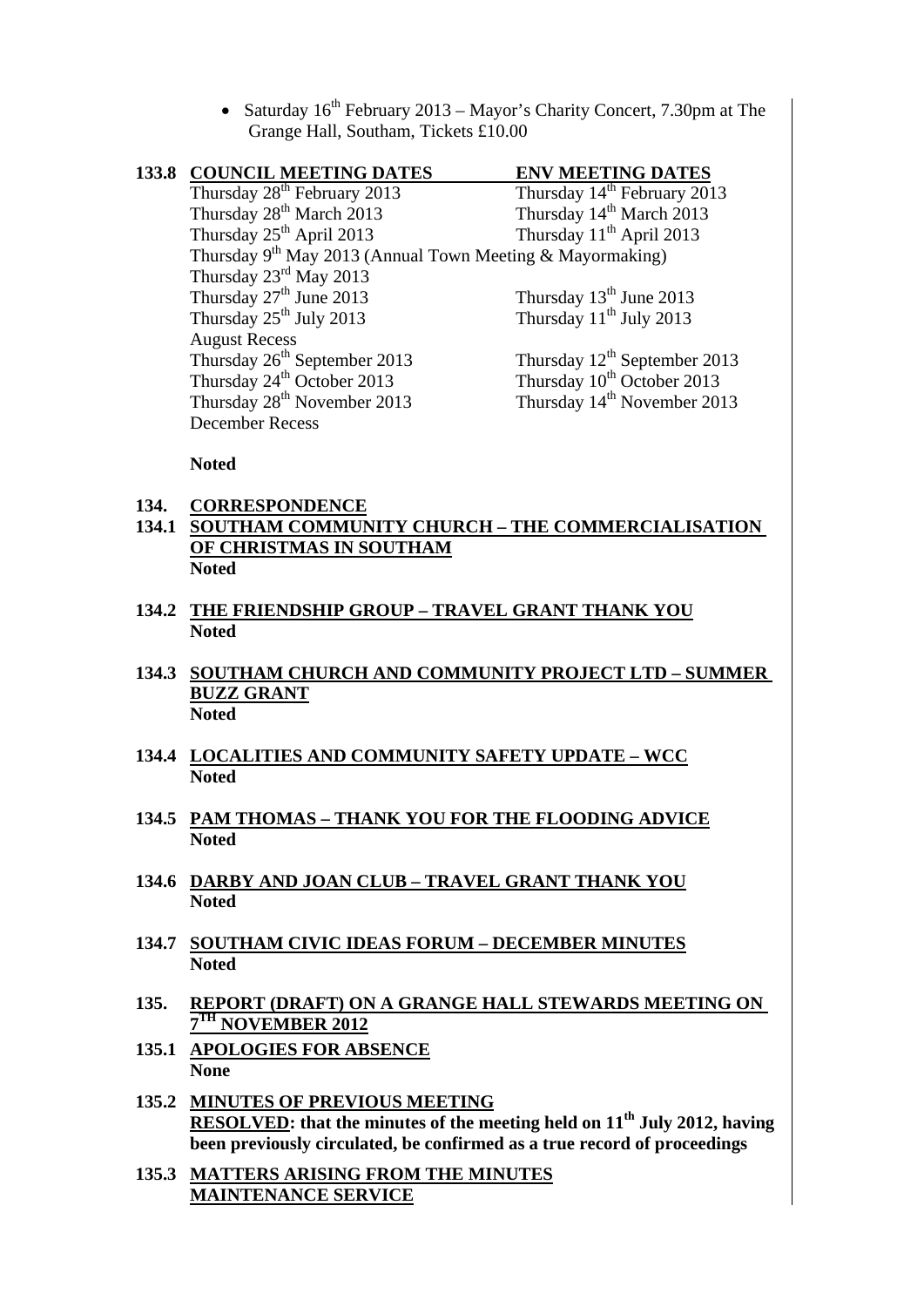TP advised that he will arrange for someone to carry out a condition survey and will liaise with DC to arrange a suitable time.

# **GRANGE HALL CEILING FANS**

DC advised that the ceiling fans will be looked at in January 2013 when the heating company carry out the annual service

# **CHARITY STATUS**

 SDC will bring proposals to the next meeting regarding the future management of the Grange Hall

# **135.4 COLDWATER TANK REMEDIAL QUOTATION RESOLVED:**

**The Stewards authorise for the proposed works to be carried out at a cost of £785.00 (capital cost 50/50)** 

### **135.5 GRANGE GRASS CUTTING AT THE GRANGE HALL RESOLVED:**

 **That although the number of cuts will be reduced in the new contract, it was agreed that the cuttings should continue to be picked up and to save money the cuttings will be composted on site** 

### **135.6 THE GRANGE PRE SCHOOL – LICENCE**

DC advised that the Grange Pre-School have confirmed that they have the funds to pay for the licence and that we are currently awaiting specifications of the works that are to be carried out in order for the licence to be drawn up.

### **135.7 CASH FLOW REPORT**

Stewards considered the report **RESOLVED: i)That the Bar Staff salaries are shown separately ii)Bar stock check to be carried out on a quarterly basis iii)That Cllr Wise is willing to help will the stock check and look at how the bar is being run iv)To have two separate spread sheets for actual and forecast, ensuring formulas are correct** 

### **135.8. AOB**

# **PROPOSED CHARGES FOR 2013**

# **RESOLVED:**

**The Stewards agree with the proposed charges subject to the following changes:** 

- **The Grange Players to pay £50 for lighting**
- **That Dancing Club and Bowls Clubs pay a minimum charge to ensure that they are at least covering the cost of using the hall**

### **135.9 DATE OF NEXT MEETING February 2013**

### **136. MEMBERS ITEMS**

# **136.1 CLLR L TASKER**

During the extraordinary meeting of Southam Town Council on 12th January 2013 it seemed there was general consensus that Council is disappointed with the slow progress of the Police Authority in determining the fate of the former police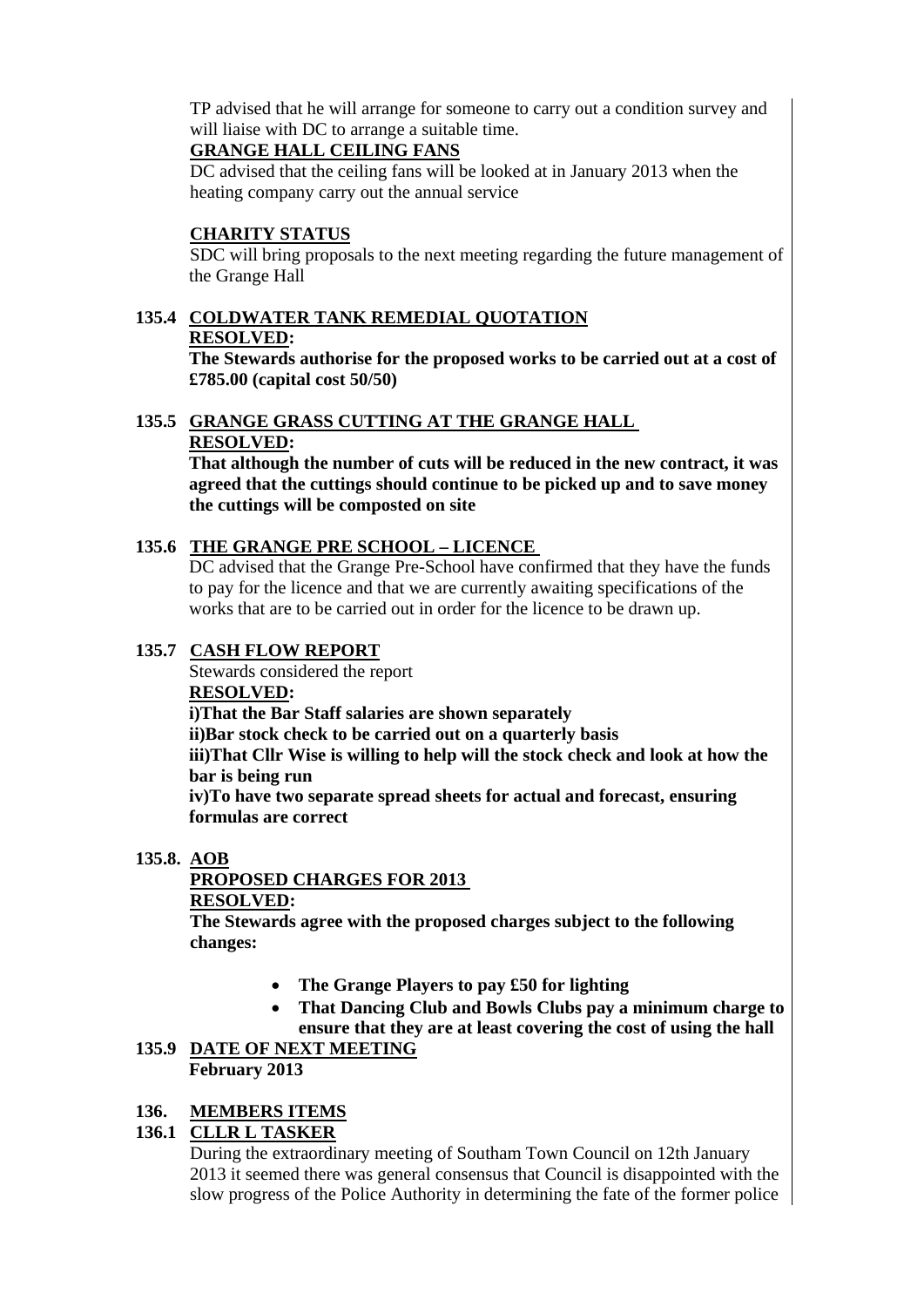station and Magistrate's Court. This has prevented an holistic vision for the development of the town centre and discussions on the proposed Phase 2 of the development have not been possible.

The newly appointed Police and Crime Commissioner has a number of responsibilities including (from Home Office web site):

*Commissioners will need to work with other local leaders to improve outcomes for communities, and ensure that local resources are used effectively and efficiently. This could include channelling collective local efforts to … drive out waste or streamline partnership arrangements. They could be a catalyst for partnership work … encouraging joint planning, commissioning and prioritisation.*

I propose that STC approach the Commissioner in order to expedite the sale of the current buildings/land which will streamline partnerships to deliver forensic services in collaboration with West Mercia Police and use resources more effectively and efficiently.

### **RESOLVED:**

**To approach the Commissioner in order to expedite the sale of the current buildings/land which will streamline partnerships to deliver forensic services in collaboration with West Mercia Police and use resources more effectively and efficiently**.

#### **136.2 CLLR M GAFFNEY Market Authority – To be discussed under confidential**

**137. INFORMATION FROM COUNTY AND DISTRICT COUNCILLORS**

Cllr J Ellard advised the following:

- o Provided an update regarding the Orbit/Library development
- o Have signed off response to HS2, next response will be the Judicial Review
- o Agreed that there was a lack of consistency regarding the lighting of signage and that she will be discussing the matter with the planning department
- o The complaint regarding the gritting business on the Flying Fields Estate has been dealt with, serious operating systems have been put in place and if they are not adhered to a Stop Notice would be issued
- o SDC have agreed their budget , there is money going into reserves to counteract the impact for future financial restraint
- o Investigating whether a Stop Notice has been issued regarding a boundary fence being installed in Priors Meadow
- o Cllr Ellard apologised to the Council for authorising expenditure from the Tesco S106 money to refurbish the Seth Bond Memorial. She advised that she hadn't checked the map and had assumed that as it was opposite Victor Hodges House it was in the area. She asked Cllr B Thomas what he wanted her to do to resolve the matter; he advised that he wanted the S106 monies reimbursed. She suggested that the Council discussed the matter with the leader of SDC and the Mayor was asked to consider doing this. It was also stated that the response received from Mr Lankester was extremely rude and Cllr Ellard was asked to advise Mr Lankester accordingly.

The Town Clerk was asked to investigate who authorised the installation of the electric box on Market Hill